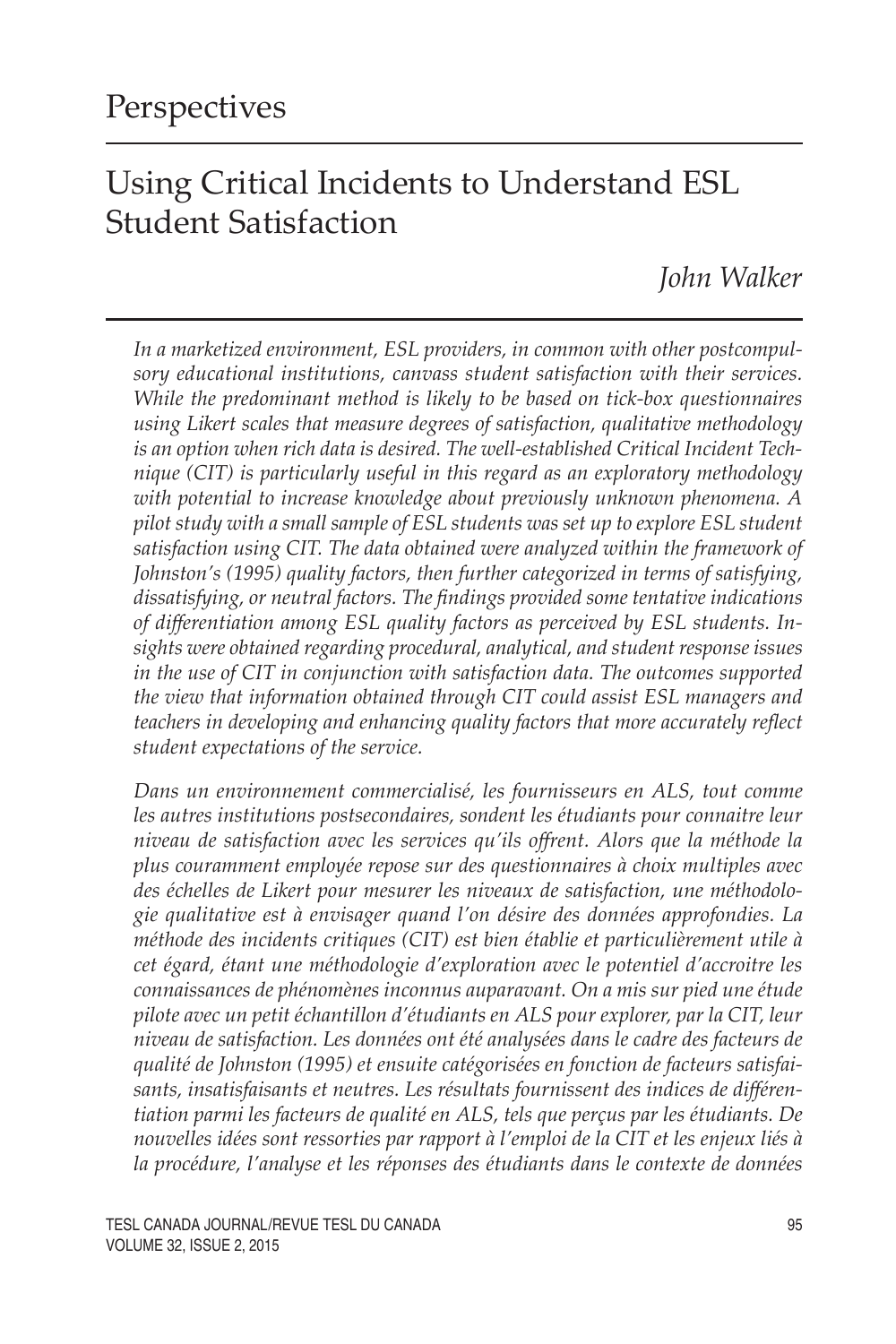*relatives à la satisfaction. La conclusion en est que les informations découlant de la CIT pourraient appuyer les administrateurs et les enseignants dans le développement et l'amélioration des facteurs de qualité de sorte à mieux répondre aux attentes des étudiants en matière des services.* 

"Service practitioners understand the importance of measuring customer evaluations, such as service quality and customer satisfaction, on a regular basis" (Dabholkar & Overby, 2005, p. 21). By actively soliciting customer feedback, service operations managers can identify ongoing or potential problems with a view to improving service performance (Pugh, Dietz, Wiley, & Brooks, 2002). Since many Western postcompulsory educational institutions operate in a context of marketized education, it has likewise become commonplace to canvass student satisfaction with services offered (Riggan, 2012; Thomas & Cunningham, 2009). Correspondingly, scholarly papers examining various aspects of student satisfaction with postcompulsory educational services have proliferated (e.g., Kuo, Walker, Belland, & Schroder, 2013; Mark, 2013; Moore, 2011; Serenko, 2011; Sorden & Munene, 2013; Wood & Vasquez Urias, 2012). However, this flowering of scholarly interest has not been replicated in the field of English as a Second Language (ESL) because, with only a few exceptions (e.g., Walker, 2010) the theme of ESL student satisfaction with ESL services is absent from the literature. ESL providers undoubtedly survey their students as a matter of course, at least in well-regulated environments, but apart from some publicly funded surveys, information about issues or findings is not normally available in the public domain. As a result, the methods providers use to obtain satisfaction data also remain somewhat obscure. Anecdotally, the staple choice for many institutions will be some form of "tick-box" questionnaire akin to that in the 2006 ELICOS (English Language Intensive Courses for Overseas Students) survey (Australian Education International, 2007), which used a 5-point Likert scale from *very dissatisfied* to *very satisfied* to question respondents about specific aspects of their English language study experience. With their standard quantitative design, such instruments undoubtedly represent popular, low-cost options that are efficient to administer and process, as well as being straightforward for users. However, despite their obvious utility, they are subject to the stock criticisms of survey methodology that uses forced-choice formats, for instance, potentially skewed findings resulting from an insufficient range of alternatives, or the inability of respondents to qualify or augment their responses (de Vaus, 2002). Furthermore, survey administrators receive responses only to the items they choose to include in the questionnaire.

For these reasons, qualitative methodologies such as interviews, focus groups, or open-ended questionnaires might present attractive options, taking account, as they do, of the fact that people "ascribe meanings, thoughts,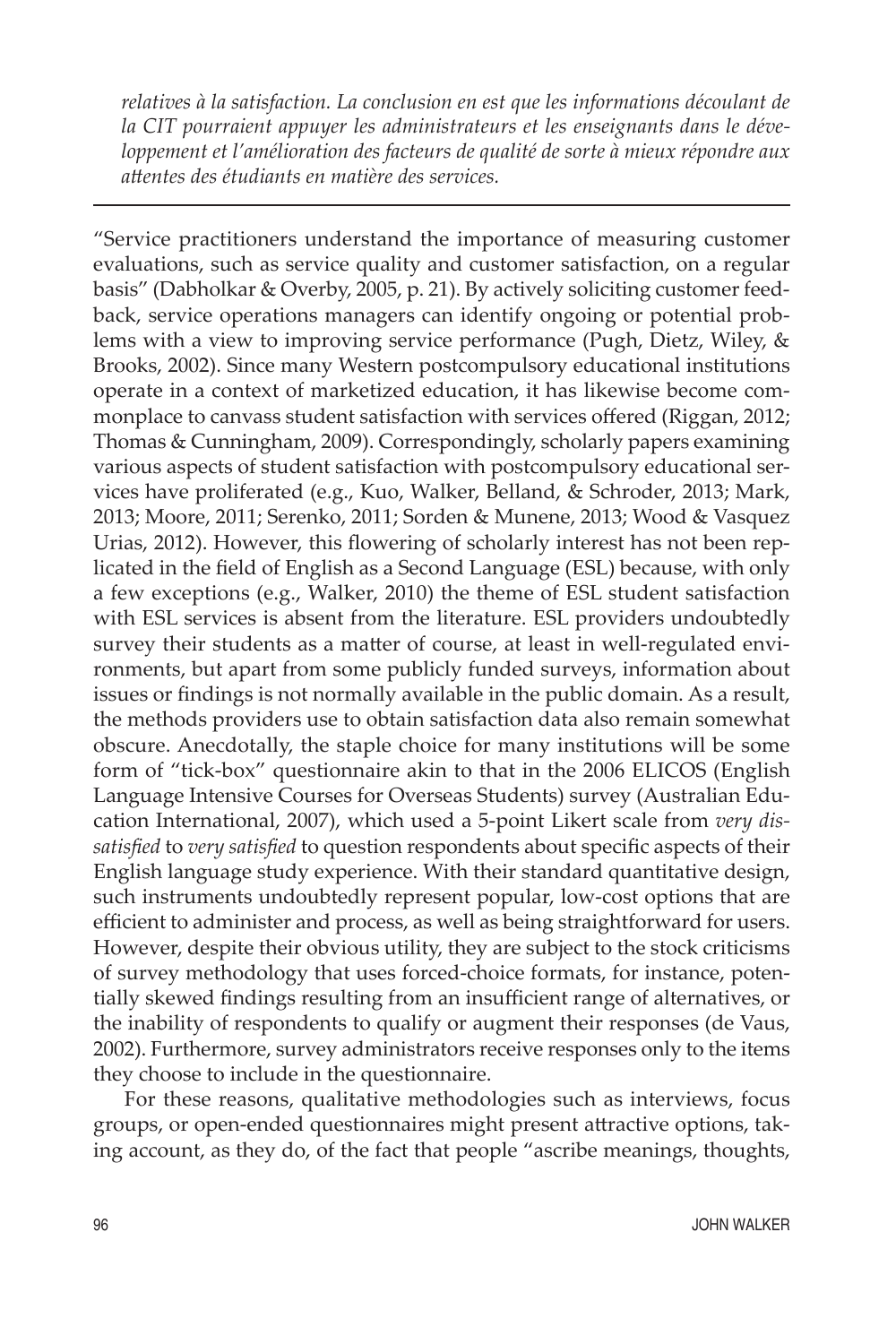and feelings to the situation in which they find themselves," as organizations are "both social systems and the setting for social behaviour" (Maylor & Blackmon, 2005, p. 220). Indeed, ESL providers may include some qualitative methods in their survey activities despite disincentives, such as the timeconsuming nature of data collection and analysis and the cost involved. These problems notwithstanding, the rich data (Holloway, 1997) obtained from students by way of qualitative survey methods can provide managers and teachers with a clearer and potentially more useful picture of student satisfaction with their institutions than could be obtained by a tick-box survey alone. One such qualitative method is the Critical Incident Technique (CIT). Could this well-established technique be of potential use to ESL managers and teachers in comprehending the nature of student satisfaction with their services?

### **Conceptual and Theoretical Issues**

# *Using critical incidents*

A critical incident is "any observable human activity that is sufficiently complete in itself to permit inferences and predictions to be made about the person performing the act," and that has a clear purpose and intent, the consequences of which "are sufficiently definite to leave little doubt concerning its effects" (Flanagan, 1954, p. 327). Because respondents are able to express themselves in their own words and in as detailed a manner as the researcher allows, CIT has the potential to glean rich, concrete, and detailed information on the activity under investigation from the perspective of the participant, thus allowing researchers "to rigorously study a phenomenon and *identify issues not previously considered*" (Gremler, 2004, p. 69; my emphasis). Simply put, survey participants are asked to recount anecdotes that highlight some aspect(s) of their experiences in a particular context. The resulting data can be content analyzed and classified in order to "provide insights regarding the frequency and patterns of factors that affect the phenomenon of interest" (Gremler, 2004, p. 66).

CIT has been used in a wide range of research fields, in particular services research (e.g., Bitner, Booms, & Mohr, 1994; Edvardsson, 1992; Hoffman, Kelley, & Chung, 2003; Holloway & Beatty, 2008; Johnston, 1995; Mangold, Miller, & Brockway, 1999). It has also become popular in educational research, for instance, to explore student satisfaction with e-learning (Chen, Lin, & Kinshuk, 2008), teacher education (Harrison & Lee, 2011), classroom encounters (Voss, 2009), and student satisfaction with the higher education experience (Douglas, McClelland, & Davies, 2008). CIT's facility to identify issues unrecognized at the time of the research (Gremler, 2004) represents a major advantage over standard tick-box surveys. Thus, CIT is considered appropriate as an exploratory methodology intended to increase knowledge about previously unknown phenomena (Bitner, Booms, & Tetreault, 1990), particularly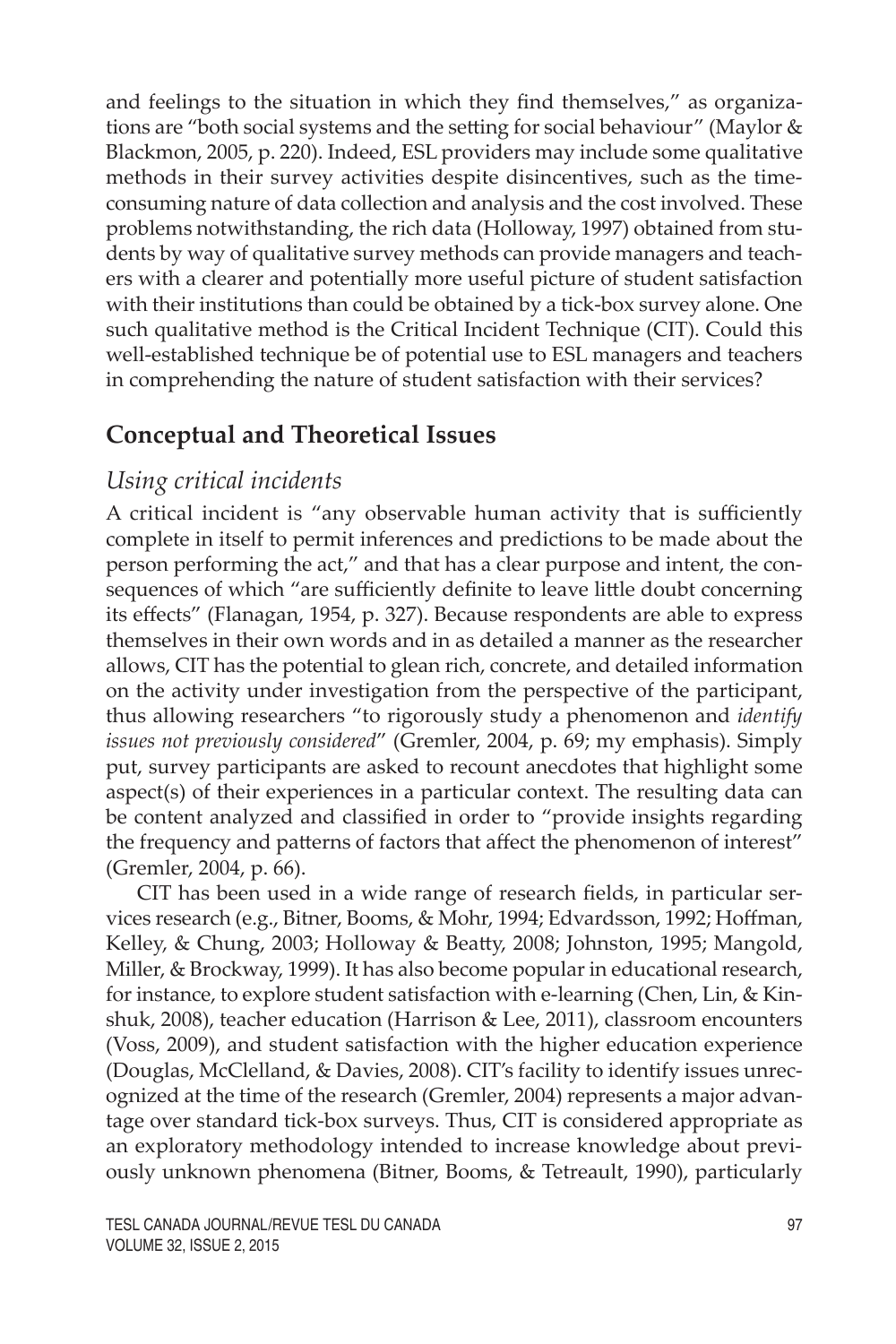in educational service contexts (Douglas, McClelland, Davies, & Sudbury, 2009). However, CIT does have some obvious drawbacks. In common with other qualitative research methods it may be time-consuming to administer and process, and suffer from a lower response rate than that obtainable from the run-of-the-mill questionnaire. There are issues with respondent recall of incidents (Edvardsson & Roos, 2001) and problems achieving valid and reliable analysis of the material collected (Vargo, Nagao, He, & Morgan, 2007).

#### *Service quality and customer satisfaction*

Despite persistent controversies (e.g., Martinez & Martinez, 2010), the link between perceived service quality and customer satisfaction has been reiterated in the services management/marketing literature (e.g., Carrillat, Jaramillo, & Mulki, 2009; Grönroos, 2007; Maddern, Maull, Smart, & Baker, 2007). Thus customers who perceive quality are likely to be satisfied. This conclusion has led researchers to attempt to identify attributes that determine service quality within specific service types (e.g., Aldhizer, Turner, & Shank, 2002; Kelley & Turley, 2001; Ramsaran-Fowdar, 2005). If such service quality factors or determinants (Johnston, 1995) can be described and catalogued, the information could assist service managers to focus their efforts, set priorities, and thus improve the efficiency and effectiveness of their service operations. Customer satisfaction is commonly framed within the disconfirmation of expectations (DE) paradigm, namely, an outcome of the comparison customers make between their prepurchase expectations of the service performance and postpurchase perceptions of that performance (Cardozo, 1965; Churchill & Suprenant, 1982; Oliver, 1980). However, despite its widespread application and relatively strong support in the literature (e.g., Gutek, Groth, & Cherry, 2002; Szymanski & Henard, 2001; Yi, 1990), the DE paradigm is limited due to an inability to incorporate some of the complexities involved in the global satisfaction process (Vargo et al., 2007) as consumers may respond differently to different aspects of service provision in terms of variation in degrees of satisfaction, dissatisfaction, or even indifference. Furthermore, "there may well be a difference between the causes of satisfaction and dissatisfaction" (Johnston, 1995, p. 58). Where an estimation of ESL student satisfaction is concerned, this potential for differentiation is further compounded by issues such as *ethnicity and cultural influences* (Johnson, Herrmann, & Gustafsson, 2002; Ueltshchy & Krampf, 2001); *language*, in terms of accurate respondent comprehension of survey questions, and accuracy of written or verbal responses; and *age*, in terms of limited knowledge, experience, and maturity about, for example, the validity of teaching methodologies (Szymanski & Henard, 2001) or expectations of proficiency gain .

In an attempt to respond to such issues, a number of researchers (Cadotte & Turgeon, 1988; Johnston, 1995; Johnston & Sylvestro, 1990; Lockwood,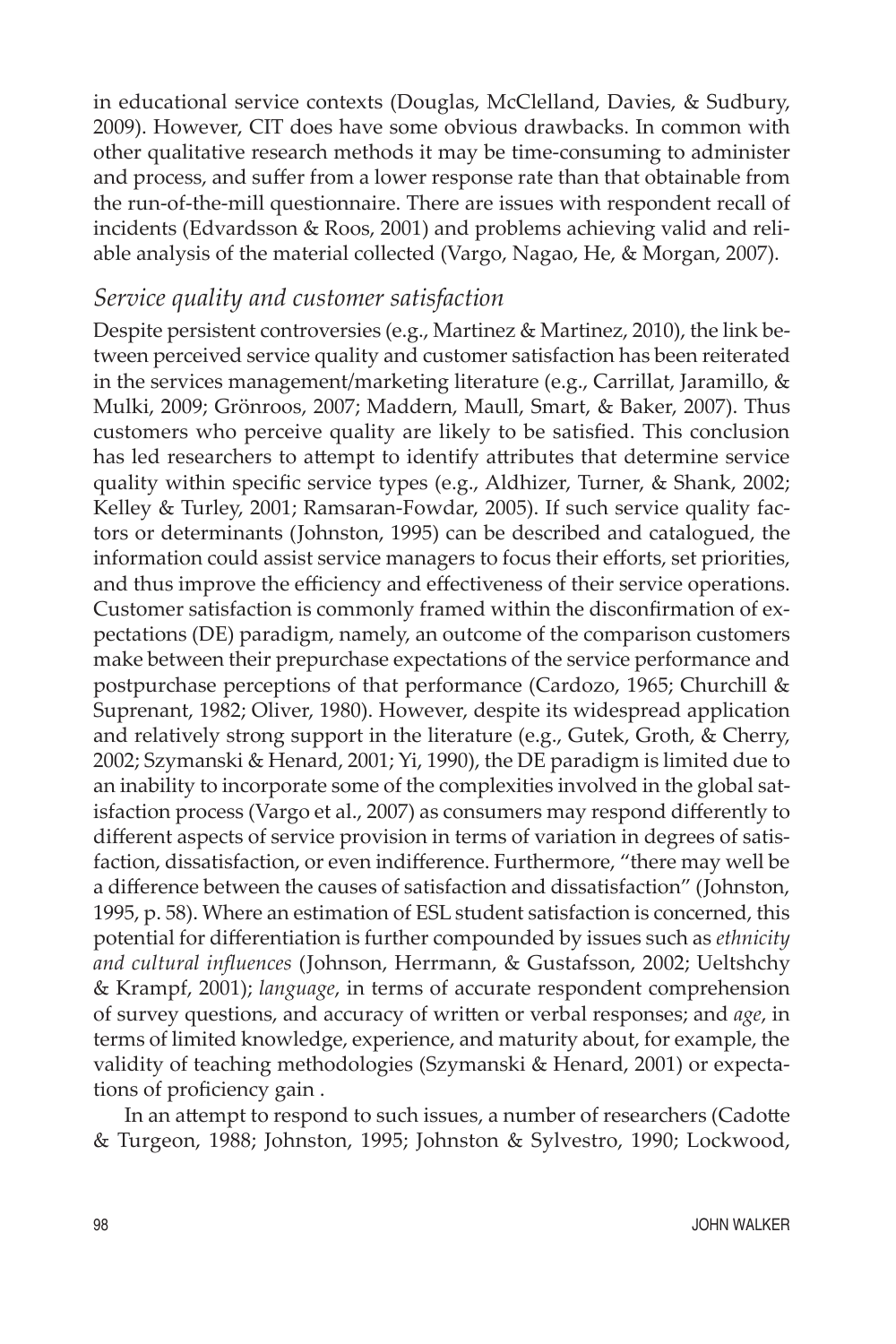1994) suggested a refinement of the customer satisfaction process focused on the operation of four service quality factor categories:

- 1. Hygiene factors (*Hygienes* or *Dissatisfiers)* are factors that are likely to cause dissatisfaction if of poor quality or absent, but do not increase satisfaction if they are present or of high quality. They are the basic expectations or requirements of a service from the customer point of view, satisfy extrinsic human needs, and tend to be of a functional and/or instrumental nature (Vargo et al., 2007), but are not likely to be a source of great satisfaction or delight. For instance, students expect to find chairs and desks in their classrooms. The presence of these items does not engender satisfaction, but their absence would likely cause dissatisfaction.
- 2. Enhancing factors *(Enhancers* or *Satisfiers*) are factors that can elicit great satisfaction or delight from customers if they are present, but are unlikely to be grounds for dissatisfaction if they are not. They tend to have the characteristic of "add-ons," signifying augmented features of the service that clients may not necessarily anticipate. An authentic example occurred when ESL staff turned out in the middle of the night to assist students involved in an automobile accident.
- 3. Critical factors (*Criticals*) can both delight and dissatisfy clients and, as their name implies, they are key aspects of the service, representing the core features of particular importance to clients (Vargo et al., 2007). These are harder to classify, but previous ESL research (Walker, 2010) identified teaching skills and lesson effectiveness as strong predictors of ESL student satisfaction. Such issues might therefore represent critical factors for ESL students.
- 4. Neutral factors (*Neutrals*) are those that have little influence on satisfaction or dissatisfaction. In exploratory focus group research (Walker, 2010), ESL student participants appeared unconcerned about the *servicescape* (Bitner, 1992) in terms of décor, lighting, or appearance. It may be that these elements were neutral factors for respondents.

The significance of specific service quality factors and/or service features may evolve and change over time, resulting in reassignment to a different category. For instance, *satisfiers* can become *criticals* and then *hygienes*, often in conjunction with technological innovation (Vargo et al., 2007). A good example is broadband access for students. In the early days of the Internet, this was something of a bonus in ESL services. Nowadays, it is a standard feature. Thus it has migrated from an *enhancer* role to that of a *critical* or even a *hygiene*. The utility for service organizations of this approach lies in more efficient and effective priority setting, thus enabling managers to focus on the issues that really matter to customers, while allotting less effort to those that do not. Johnston's (1995) research resulted in the identification of 18 quality factors that could influence customer satisfaction with a service (Appendix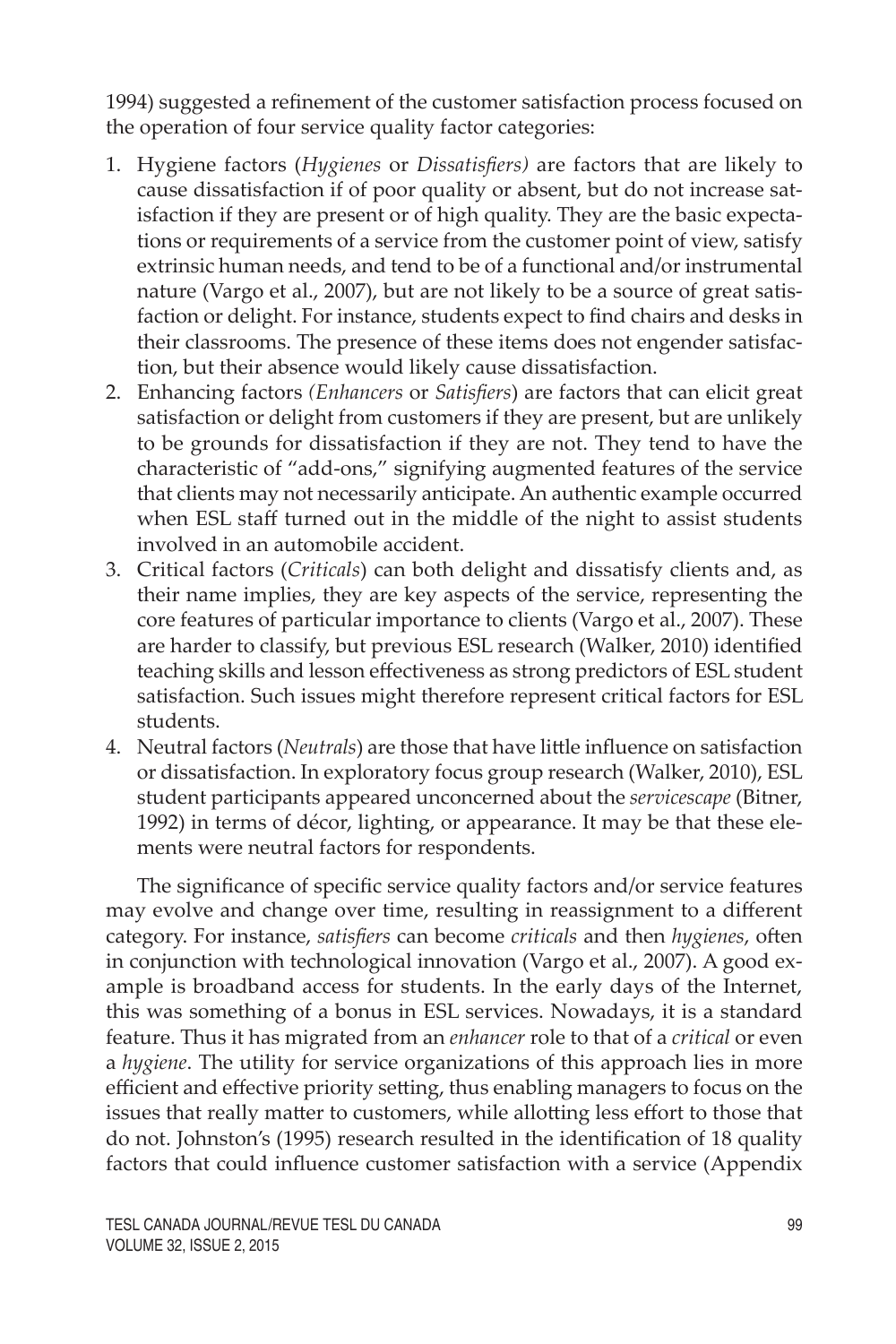A). Although not necessarily exhaustive, these factors have constituted a useful basis for further satisfaction studies.

Given its attributes, CIT has been regarded as a suitable choice for research investigating quality and customer/client satisfaction. While there may be overfocus on extremes of satisfaction or dissatisfaction in the data, meaning that many less memorable incidents may not be collected (Strauss & Weinlich, 1997), CIT allows respondents to narrate first-hand experiences, which researchers can analyze and classify into critical incidents of high and low satisfaction and dissatisfaction. Since the use of CIT for this purpose is expanding into a number of research areas, including education (e.g., Douglas et al., 2008; Voss, 2009), it appears an appropriate vehicle to explore ESL student satisfaction.

# **A Pilot Study**

Taking these issues into account, a simple pilot study was set up in a university English language centre in order to test the utility of CIT with ESL students. Human ethics clearance was obtained from university authorities. A general invitation was sent out to currently enrolled students to participate in the research, and 23 students accepted. The students were assembled in one group, and the researcher explained the purpose of the research. They were asked to write about two critical incidents that, respectively, made them very pleased/satisfied and very unhappy/dissatisfied with the service they were receiving from the centre, and to explain why they felt that way in each case. The respondents' stories were captured on a paper survey form (Appendix B), which also asked for demographic data. Each critical incident narrated was regarded as one unit of analysis. The data were content analyzed by the researcher, assisted by an independent "judge" in line with Gremler's (2004) recommendations, with the aim of classifying critical incidents within Johnston's (1995) framework of quality factor categories.

### **Findings and Discussion**

#### *Overview of findings*

The demographic data are shown in Table 1. There was a good gender balance; students were from Asia and the Middle East, and mainly in the age group 21–30. Most students had studied at the centre for five months or less.

Johnston's (1995) quality factors were derived from banking services research. By his own admission, they could probably not be generalized to all service types without augmentation. This was found to be the case in this ESL context, as four themes were identified that did not entirely fit any of Johnston's factors, or appeared to be too important not to designate as discrete factors: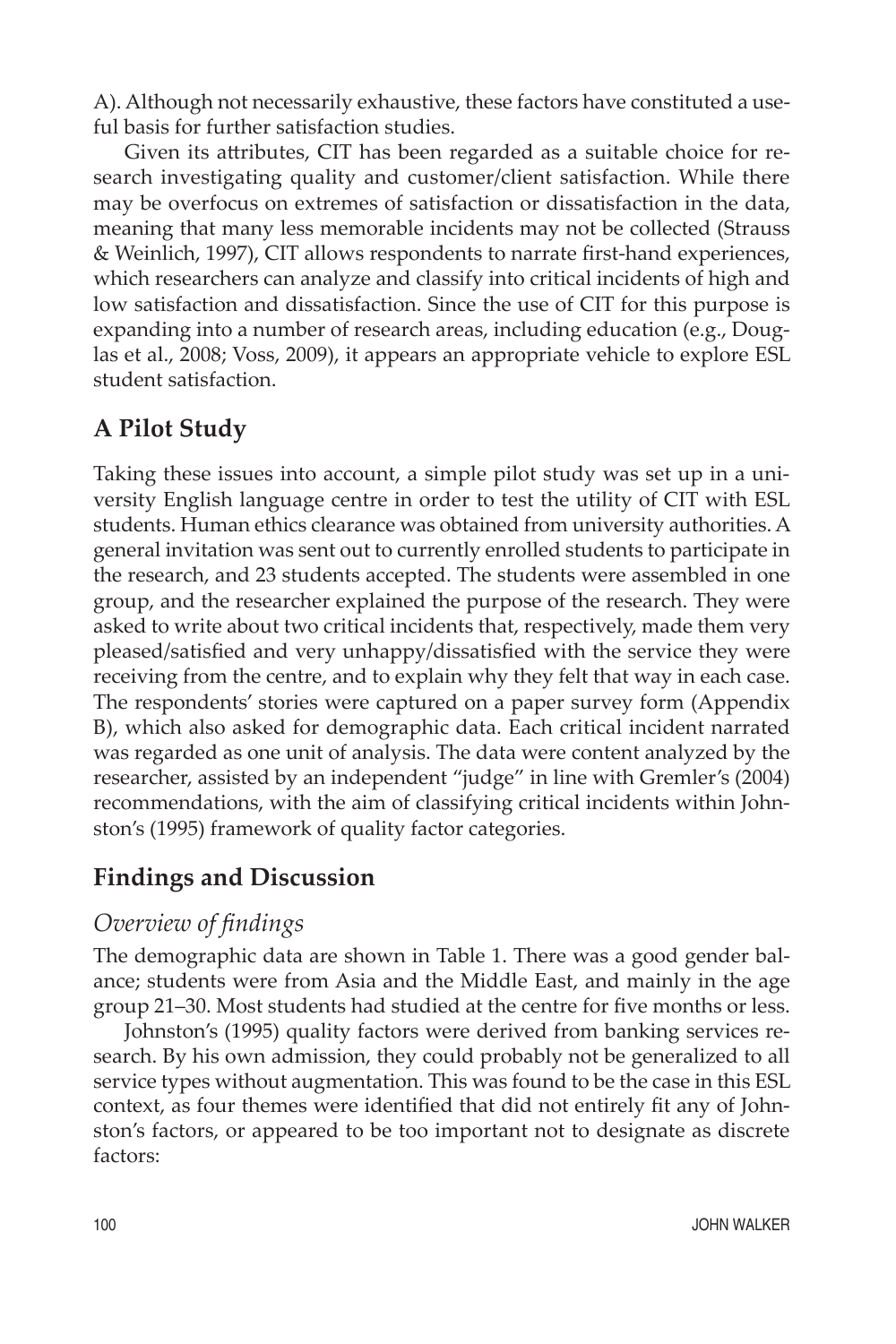- *• Service milieu:* This concept refers to the atmosphere, ambience, or mood experienced in a service context, which reflects friendly, efficient, and supportive service (Schneider & Bowen, 1995).
- *• Socializing:* Douglas et al. (2008) augmented Johnston's (1995) factors with several new categories specific to education, one of which they labelled *socializing*, that is, the benefit students perceived from making new friends and using student facilities.
- *• Teaching/learning experience:* Given the study context, this theme, unsurprisingly, attracted the most comments.
- *• Placement/promotion procedure:* This encompasses the initial testing and placement of students at an appropriate level of proficiency, as well as promotion to higher levels.

| Demographics   |               |                |                |                 |                  |
|----------------|---------------|----------------|----------------|-----------------|------------------|
| Gender         | Female        |                | Male           |                 |                  |
|                |               | 11             |                |                 | 12               |
| Age            | 20 or younger |                | $21 - 30$      |                 | $31 - 40$        |
|                |               | 1              |                | 21              |                  |
| Country        | S. Korea      | Saudi Arabia   | PR China       | <b>Thailand</b> | Japan            |
|                | 10            | 5              | $\overline{4}$ |                 | 2<br>2           |
| Time in Centre |               | 1 year or more | 6-11 months    |                 | 5 months or less |
|                |               | 4              |                | 3               | 16               |

Table 1

Content analysis identified a total of 17 quality factors, 13 from Johnston's (1995) list plus the above 4. A total of 46 positive incidents and 40 negative incidents were recorded and classified (Table 2) according to the augmented list. It can be seen that the most frequently reported incidents were in the *teaching/learning experience* category (16), followed by *communication* (9) and *flexibility* (8). Table 3 provides illustrations of reported incidents for each category identified. Johnston (1995) acknowledged the conspicuous omission of *cost of the service* from his list, commenting that price might be of major importance for customers in some service types. It is therefore of interest that a mere three incidents concerned study fees, of which only one actually criticized the cost of the service in relation to its perceived quality.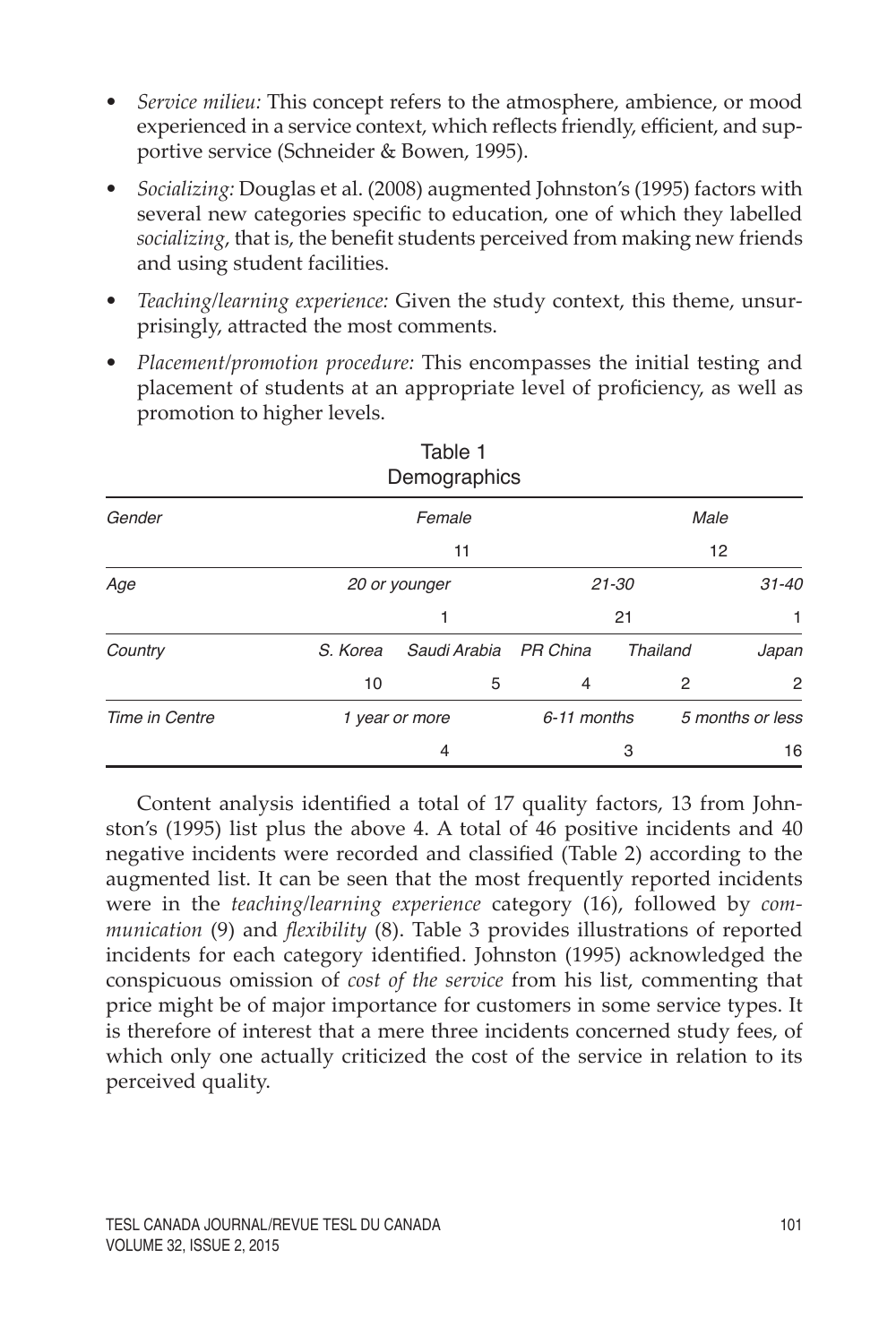| <b>Quality Factor</b>           | Positive       | Negative       |
|---------------------------------|----------------|----------------|
| Access                          | 2              | 1              |
| Attentiveness/helpfulness       | $\overline{4}$ | $\overline{2}$ |
| Availability                    | 0              | $\overline{2}$ |
| Care                            | 2              | $\mathbf 0$    |
| Commitment                      | $\overline{4}$ | 0              |
| Communication                   | 5              | $\overline{4}$ |
| Courtesy                        | 1              | $\overline{4}$ |
| Flexibility                     | 6              | 2              |
| <b>Friendliness</b>             | $\overline{4}$ | 0              |
| Functionality                   | $\Omega$       | 4              |
| Placement/promotion procedures* | 2              | 4              |
| Reliability                     | 0              | 2              |
| Responsiveness                  | 1              | 3              |
| Security                        | 2              | $\Omega$       |
| Service milieu*                 | $\overline{4}$ | $\Omega$       |
| Socializing*                    | 5              | $\mathbf 0$    |
| Teaching/learning experience*   | $\overline{4}$ | 12             |
| Total                           | 46             | 40             |

### Table 2 Summary of Positive and Negative Incidents

\* = Additional quality factor

#### Table 3 Quality Factors: Illustrative Positive and Negative Incidents

| Category                      | Incident                                                                                                           |  |  |
|-------------------------------|--------------------------------------------------------------------------------------------------------------------|--|--|
| Access                        | (+) Student enjoved using the free bus service.<br>(-) Student had problems finding a car park at the centre.      |  |  |
| Attentiveness/<br>helpfulness | (+) Staff were helpful and gave advice during admission<br>procedures.                                             |  |  |
|                               | (-) Student got no assistance to book a flight home.                                                               |  |  |
| Availability                  | (-) Student observed students in another group going on weekend<br>activity, but she was not offered this service. |  |  |
|                               | (continued next page)                                                                                              |  |  |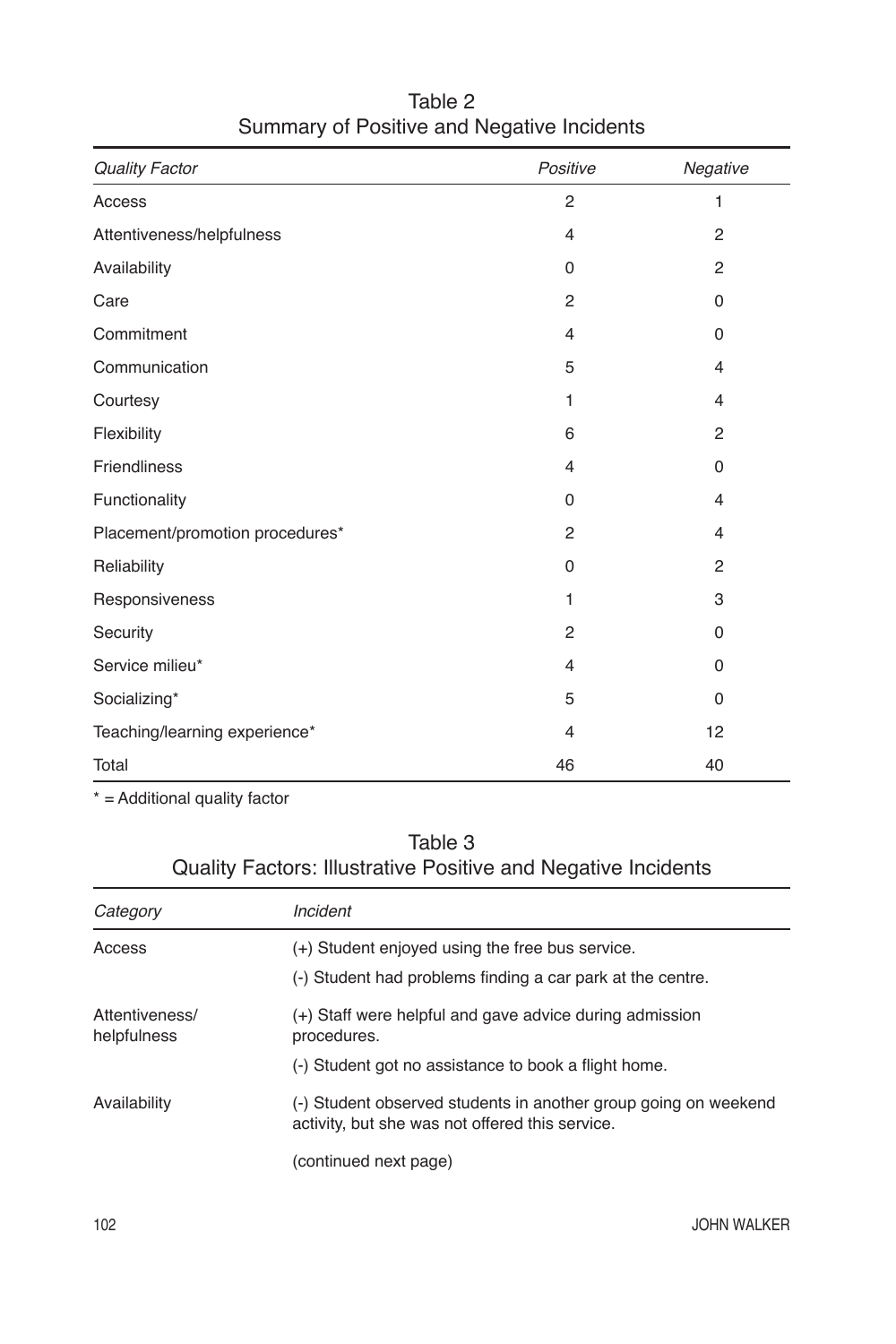| Care                               | (+) Student experienced kindness and caring attitude from teachers<br>when having personal problems.                           |  |
|------------------------------------|--------------------------------------------------------------------------------------------------------------------------------|--|
| Commitment                         | (+) Staff learned and remembered the student's name.                                                                           |  |
| Communication                      | (+) Staff kept student informed about events at the centre.                                                                    |  |
|                                    | (-) No one took the time to explain the course of study to the<br>student or how it would be assessed.                         |  |
| Courtesy                           | (+) Staff treated student respectfully and politely when she<br>requested assistance.                                          |  |
|                                    | (-) Student felt he and his country were insulted when staff member<br>praised the hard work of students from another country. |  |
| Flexibility                        | (+) Staff member helped student make appointment for medical<br>problem and took student to hospital.                          |  |
|                                    | (-) Student was unable to get fee refund when she had to return<br>home early.                                                 |  |
| <b>Friendliness</b>                | (+) Coordinators were friendly and smiling on student arrival at<br>centre.                                                    |  |
| Functionality                      | (-) Student found a poor choice of food at the cafeteria.                                                                      |  |
| Placement/promotion<br>procedures* | (+) When promoted to a higher class, student found interesting new<br>topics, activities, and challenges.                      |  |
|                                    | (-) Student was moved to a new class without consultation or<br>explanation.                                                   |  |
| Reliability                        | (-) Student was given incorrect information about fees in home<br>country, and had to pay extra fees on arrival in NZ.         |  |
| Responsiveness                     | (+) Teachers were willing to answer questions from students in and<br>out of class.                                            |  |
|                                    | (-) Management asked students for feedback but did not act on it.                                                              |  |
| Security                           | (+) Student was given a contact phone number to use in<br>emergencies.                                                         |  |
| Service milieu*                    | (+) Student found he could learn more effectively because of the<br>positive atmosphere in the centre.                         |  |
| Socializing*                       | (+) Student enjoyed opportunity to socialize with students from<br>other countries and speak English.                          |  |
| Teaching/learning<br>experience*   | (+) Student enjoyed a particular lesson because teacher used<br>music in class.                                                |  |
|                                    | (-) In his class, student found too much time devoted to grammar,<br>and not enough to speaking and listening.                 |  |

\* = Additional quality factor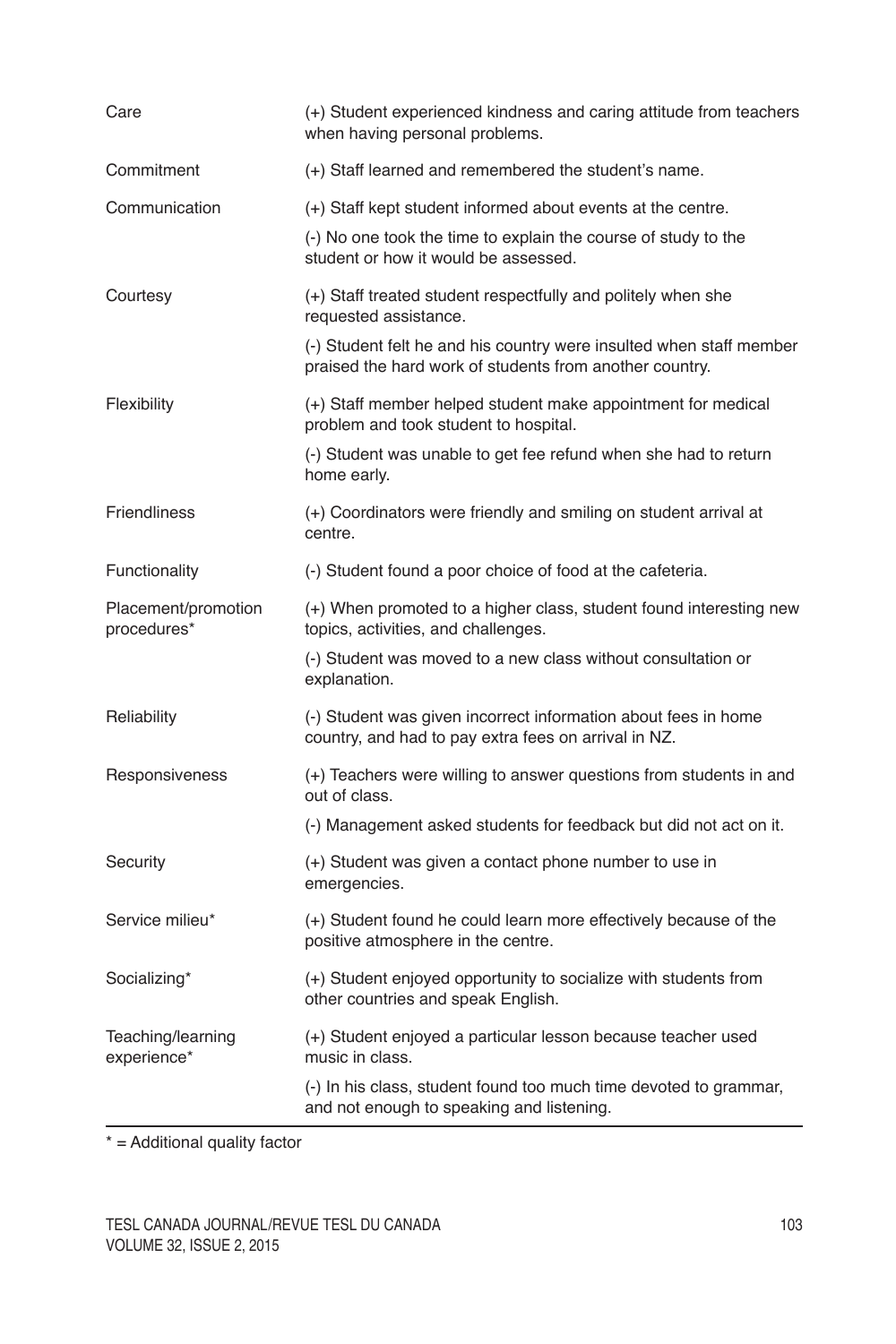### *Attempting to classify quality factors*

Once the incidents had been matched with quality factors, an attempt was made to classify them according to the four service quality factor categories (Table 4) as Lockwood (1994) advised:

- • *Neutrals*: Themes that attracted low scores for both positive and negative incidents.
- • *Hygienes*: Themes that have a high score for negative incidents and a low score for positive incidents, since these incidents attract a lot of complaints when they go wrong, but not many comments when they go right (Lockwood, 1994).
- *Enhancers*: Themes that have a high score for positive incidents but a low score for negative incidents. They potentially delight customers, but are not negatively commented on if they do not occur.
- • *Criticals*: Themes that have a high score in terms of both positive and negative incidents. They "will tend to result in plaudits if everything goes right but brickbats if things go wrong" (Lockwood, 1994, p. 78).

| High          | <b>HYGIENES</b>                 | <b>CRITICALS</b>            |      |  |  |  |
|---------------|---------------------------------|-----------------------------|------|--|--|--|
|               | Teaching/learning experience    | Communication               |      |  |  |  |
|               | Functionality                   | Attentiveness/helpfulness?  |      |  |  |  |
|               | Courtesy?                       |                             |      |  |  |  |
|               | Placement/promotion procedures? |                             |      |  |  |  |
|               | Responsiveness?                 |                             |      |  |  |  |
| Potential     |                                 |                             |      |  |  |  |
| to Dissatisfy | <b>NEUTRALS</b>                 | <b>ENHANCERS</b>            |      |  |  |  |
|               | Access?                         | <b>Friendliness</b>         |      |  |  |  |
|               | Care?                           | Commitment                  |      |  |  |  |
|               | Security?                       | Service milieu              |      |  |  |  |
|               | Availability?                   | Socializing                 |      |  |  |  |
|               | Reliability?                    | Flexibility?                |      |  |  |  |
| Low           |                                 |                             |      |  |  |  |
|               | Low                             | <b>Potential to Delight</b> | High |  |  |  |

|                                                             | Table 4 |  |  |
|-------------------------------------------------------------|---------|--|--|
| Tentative Classification of Quality Factors for ESL Service |         |  |  |

The question of what "high" and "low" scores are is unclear, although Lockwood's (1994) advice was to use the Pareto Principle (i.e., 80-20 rule). Given the limited nature of the data collected from this small sample of students, it was not possible to assign all of these themes with anything near 100% confidence, but a tentative attempt at classification was made (Table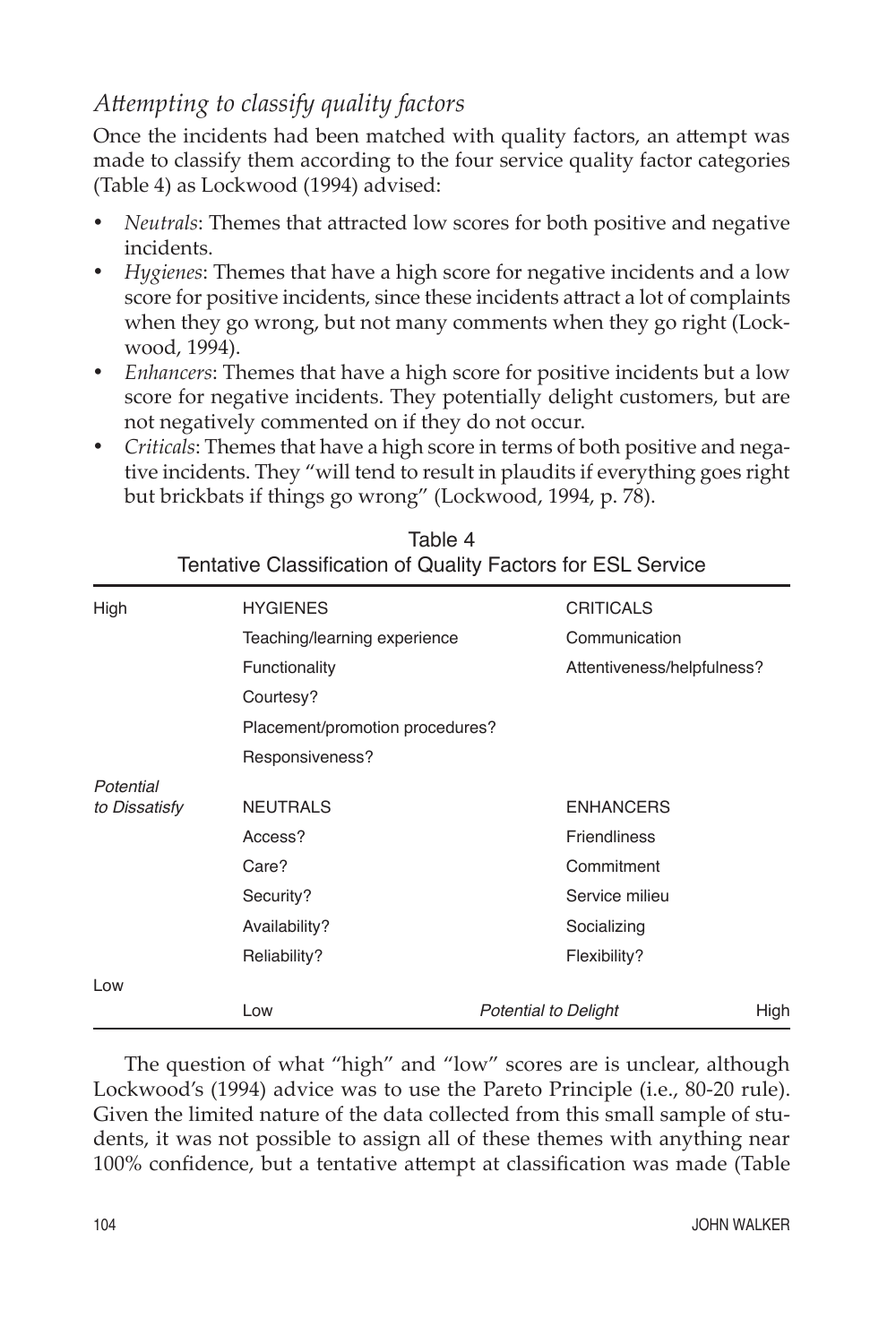4). A glance at Table 2 would indicate that the *enhancers* could probably be most confidently identified, as no negative incidents were reported, and the positive scores are respectable (*commitment*, *friendliness*, *service milieu*, and *socializing*). The disparity in scores for *flexibility* might mandate allocating this factor to the enhancers also. The situation with *care* and *security* is not so clear, but with their low scores they might belong to the *neutrals,* along with *access*, *availability*, and *reliability*. With its strongly negative score, *teaching/learning experience* would appear to be a *hygiene* factor, along with *functionality*, and although three others might be assigned to this group—*courtesy*, *placement/ promotion procedures*, and *responsiveness*—question marks would have to be placed against them. The *criticals* group is, likewise, hard to identify with certainty. On balance, it would appear that *communication* is a critical, and *attentiveness/helpfulness* might belong here, but it might also be an *enhancer*.

Several of Johnston's factors could not be assigned, namely *aesthetics*, *cleanliness/tidiness*, *comfort*, *competence*, and *integrity*. The omission of *competence* might appear strange in an educational context. However, only about three incidents clearly referred to staff or teacher competence—for instance, one where the teaching was of a high standard and another that criticized lack of teacher knowledge of requirements for university study. Incidents that referred to, for example, teachers using handouts instead of textbooks or not focusing on academic English, appeared to relate more to functionality (perhaps organizational or curriculum issues) than competence. After some discussion, therefore, it was felt that the teaching/learning experience factor was too pertinent to ESL to be deconstructed, so for the purpose of this exercise it can be assumed that this factor subsumes some other factors from Johnston's (1995) list. Furthermore, there may be a temptation to assign missing factors to the *neutrals* category—that is, they are unimportant because they were not "mentioned." However, given the nature of this study, the sample size, and the variation in customer experience, it would dangerous to make this assumption (Johnston & Heineke, 1998). Even with a respectable sample size and a large number of reported incidents, caution would be advised in claiming generalizability for such a classification, unless some common ground could be established based on findings across a number of institutions, or unless studies could be replicated in different contexts and jurisdictions.

#### *Student response issues*

*Quality of narratives*: The written student narratives were in some cases not detailed enough to permit accurate analysis and categorization, and the task instructions were, in retrospect, deemed to be too vague. Future versions of the questionnaire should heed Flanagan's (1954) advice about collecting critical incidents, in particular providing a more carefully structured questionnaire, containing more questions and clearer language. For instance, instead of merely asking students to "describe the situation," it would probably pay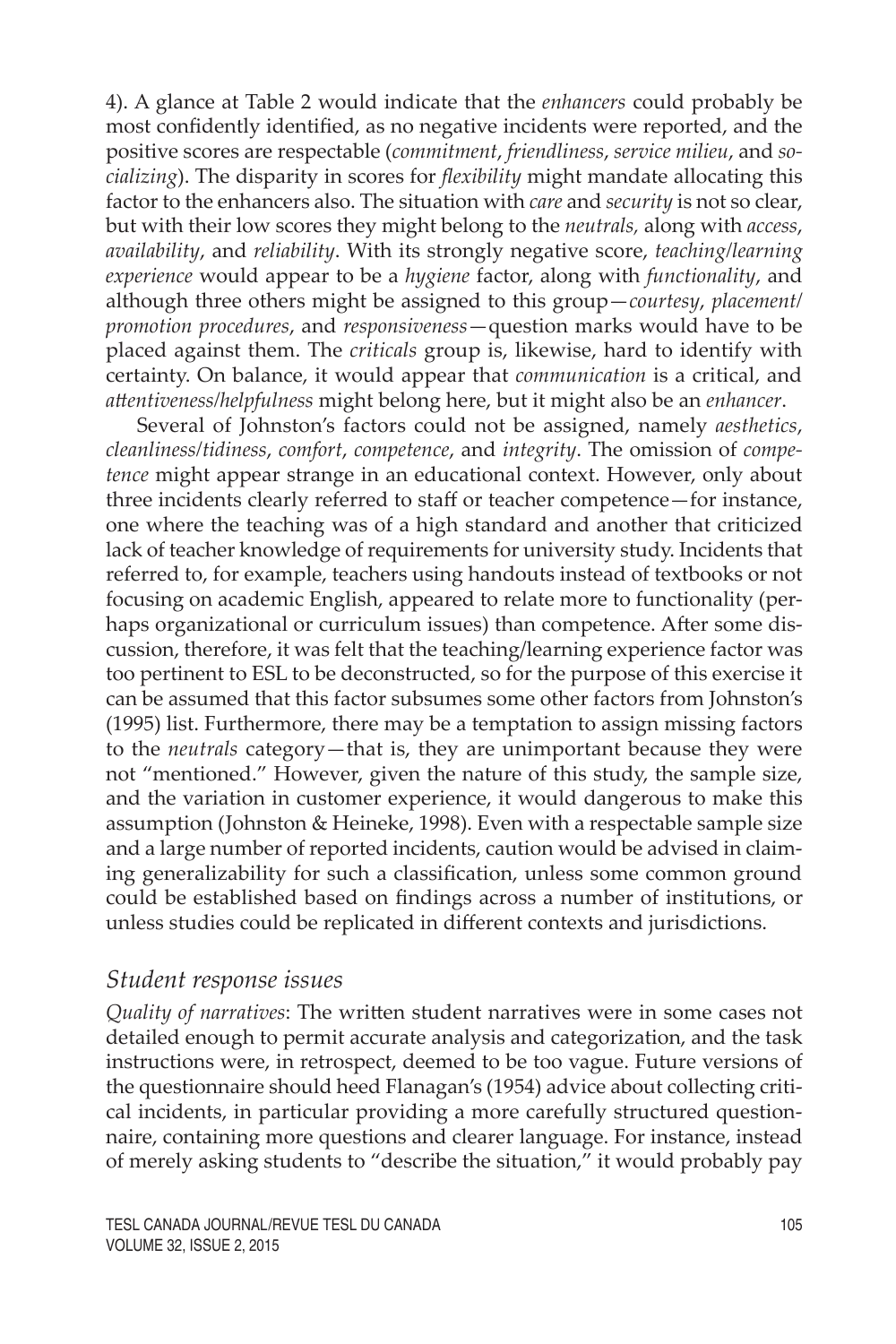to be more specific—for example, "describe exactly what happened"—and include fields for respondents to report when exactly the incident occurred, who was involved, and so on.

*Number of incidents*: The questionnaire requested only two critical incidents from students, one positive and one negative. In fact, most respondents obligingly provided more than two incidents. The more incidents collected, the richer and more valuable the data are likely to be. A further redesign of the questionnaire is therefore indicated to offer respondents the option of narrating multiple incidents.

*Response language*: Although students were given the opportunity to respond in their own language, only one student did this. This majority choice to use English was helpful in some respects, but it was apparent from some of the responses that students were struggling to describe the incidents precisely, and the quality of the data probably suffered as a result. Ideally, students at lower proficiency levels should be encouraged to respond in their own languages, potentially costly and more complex data analysis notwithstanding.

*Unintended consequences*: The extent and depth of the responses varied immensely, from a couple of lines to, in several instances, an entire page. The researcher sensed an eagerness on the part of a number of respondents to express their opinions, which in some cases revealed strong emotions. An unintended consequence of the exercise for some participants, therefore, may have been the therapeutic effect of putting their views on paper. This insight lends further support to the rationale for carrying out some form of qualitative research, be it CIT or not, with ESL students.

### **CONCLUSIONS**

This article offered a brief report on the CIT option for canvassing student satisfaction in conjunction with Johnston's (1995) differentiated quality factors, and on some practical and theoretical aspects of designing and administering a CIT study for ESL. As is apparent from the above, the use of CIT for this purpose is not without its problems and controversies. Despite the extra investment in time and effort that CIT surveys imply, however, the major outcome for ESL teachers and managers could be some assurance around which service issues matter to students and which do not. Armed with fresh insights, managers could prioritize more accurately, allocating resources more efficiently and effectively, rather than misdirecting their efforts toward quality factors that are, in fact, insignificant in student terms. It is self-evident, for instance, that *hygienes* and *criticals* should attract more managerial attention than neutrals. At the same time, overreliance on *enhancers* to generate satisfaction, while neglecting *hygienes* and/or *criticals,* could result, on balance, in dissatisfied students. It is not suggested that ESL managers abandon their current conventional tick-box surveys (assuming that is what they are using).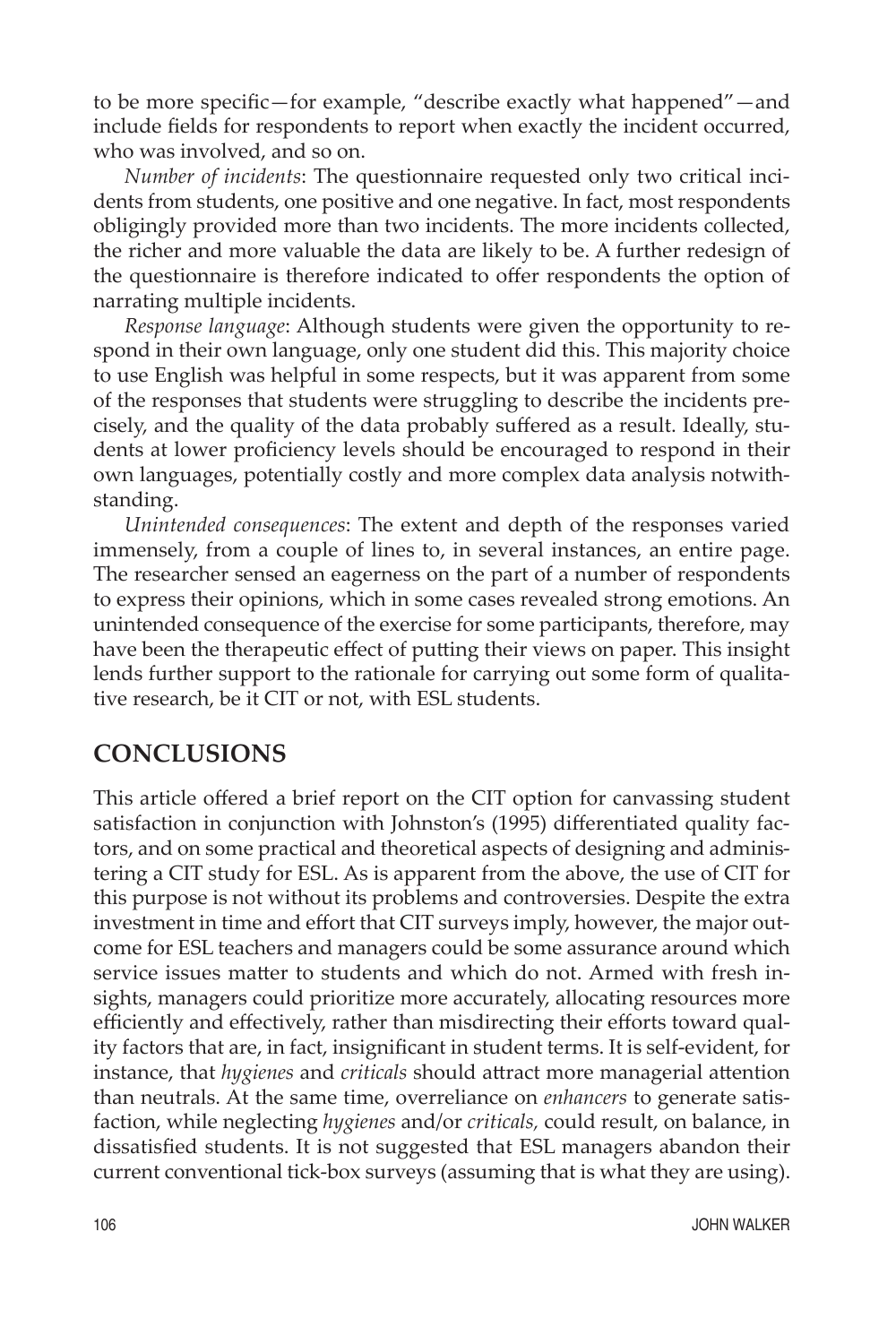Rather, CIT could be used to complement these on a long-term basis, say once a year, possibly in conjunction with staff professional development activities. This would allow for hitherto unknown issues to be identified as they arise, as the ESL operation grows and matures and as the student population evolves. Over time, managers and teachers could build up an invaluable database of incidents, which could further inform research and practice, for instance by identifying further quality factors specific to ESL. The option of collaborating with a university researcher on such a project would constitute a pragmatic application of Mode 2 Research (Tranfield, 2002), because a major CIT study of ESL student satisfaction would not only assist and inform the organization concerned, but would also make a major contribution to the field. Researchers contemplating this would be advised to consult Gremler's (2004) invaluable paper for advice on how to proceed.

#### *The Author*

John Walker has taught English and managed language programs in various locations around the world. He currently lectures in the School of Management, Massey University, New Zealand. His research interests include service operations management and TESL management in commercial contexts.

#### *References*

- Aldhizer, G. R., Turner, L. D., & Shank, M. D. (2002). Determinants of consulting service quality for accounting and non-accounting service providers. *Journal of Information Systems*, *16*(1), 61–74.
- Australian Education International. (2007). *2006 international student survey: English language intensive courses for overseas students* [Summary report]. Retrieved from https://internationaleducation.gov.au/research/Publications/Documents/ISS\_2006\_ELICOS.pdf
- Bitner, M. J. (1992). Servicescapes: The impact of physical surroundings on customers and employees. *Journal of Marketing*, *56*(2), 57–71.
- Bitner, M. J., Booms, B. H., & Mohr, L. A. (1994). Critical service encounters: The employee's viewpoint. *Journal of Marketing*, *58*(4), 95–106.
- Bitner, M. J., Booms, B. H., & Tetreault, M. S. (1990). The service encounter: Diagnosing favorable and unfavorable incidents. *Journal of Marketing*, *54*(1), 71–84.
- Cadotte, E. R., & Turgeon, N. (1988). Dissatisfiers and satisfiers: Suggestions from consumer complaints and compliments. *Journal of Consumer Satisfaction, Dissatisfaction and Complaining Behaviour*, *1*, 74–79.
- Cardozo, R. N. (1965). An experimental study of customer effort, expectation, and satisfaction. *Journal of Marketing Research*, *2*(3), 244–249.
- Carrillat, F. A., Jaramillo, F., & Mulki, J. P. (2009). Examining the impact of service quality: A meta-analysis of empirical evidence. *Journal of Marketing Theory and Practice, 17*(2), 95–110.
- Chen, N.-S., Lin, K.-M., & Kinshuk. (2008). Analysing users' satisfaction with e-learning using a negative critical incidents approach. *Innovations in Education and Teaching International, 45*(2), 115–126.
- Churchill, G. A., & Suprenant, C. (1982). An investigation into the determinants of customer satisfaction. *Journal of Marketing Research, 19*(4), 491–504.
- Dabholkar, P. A., & Overby, J. W. (2005). Linking process and outcome to service quality and customer satisfaction evaluations: An investigation of real estate agent service. *International Journal of Service Industry Management*, *16*(1), 10–27.
- de Vaus, D. A. (2002). *Surveys in social research* (5th ed.). Crows Nest, Australia: Allen and Unwin.

TESL CANADA JOURNAL/REVUE TESL DU CANADA 107 Volume 32, issue 2, 2015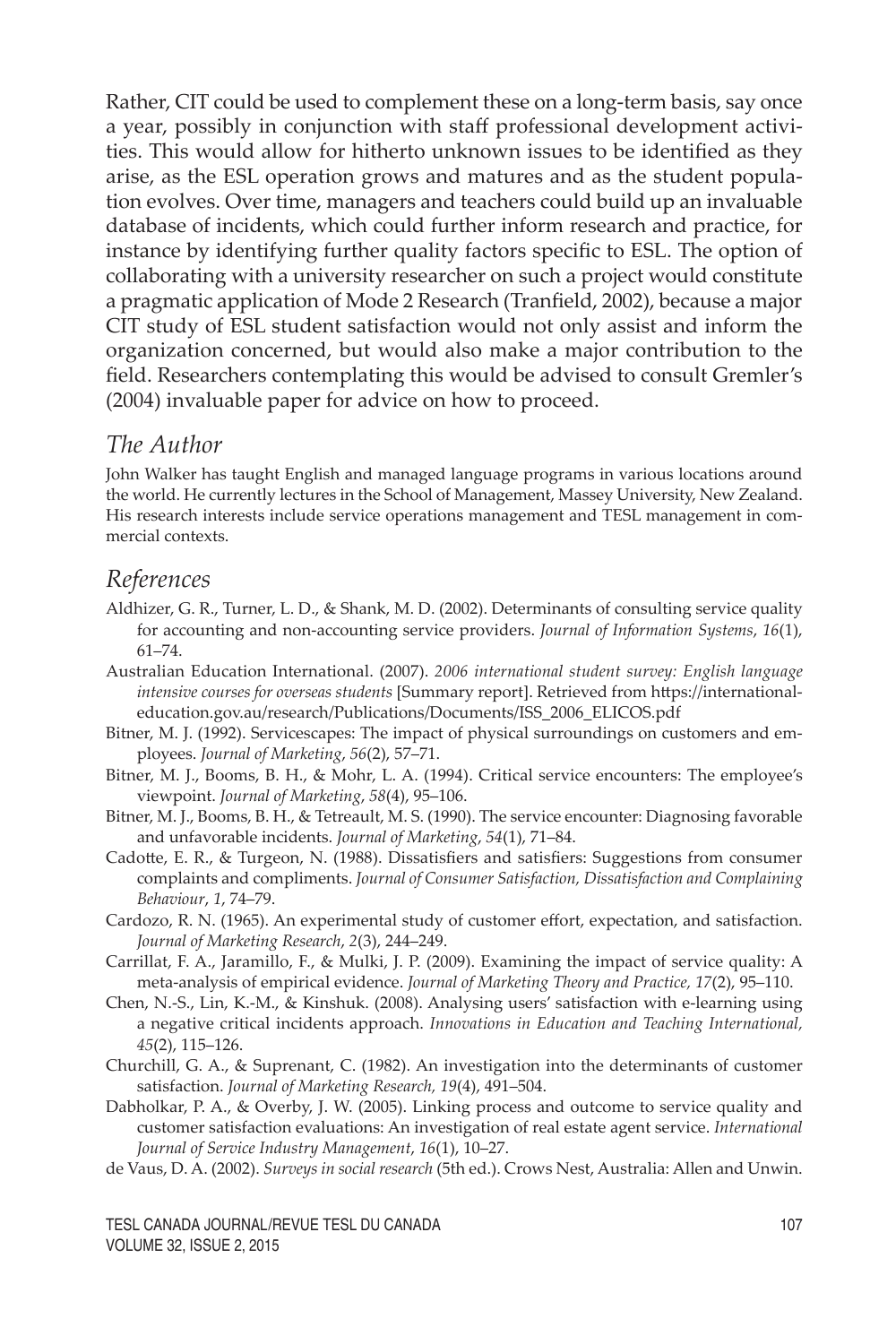- Douglas, J. A., McClelland, R., & Davies, J. (2008). The development of a conceptual model of student satisfaction with their experience in higher education. *Quality Assurance in Education, 16*(1), 19–35.
- Douglas, J. A., McClelland, R., Davies, J., & Sudbury, L. (2009). Using critical incident technique (CIT) to capture the voice of the student. *TQM Journal*, *21*(4), 305–318.
- Edvardsson, B. (1992). Service breakdowns: A study of critical incidents in an airline. *International Journal of Service Industry Management*, *3*(4), 17–29.
- Edvardsson, B., & Roos, I. (2001). Critical incident techniques: Towards a framework for analysing the criticality of critical incidents. *International Journal of Service Industry Management*, *12*(3), 251–268.
- Flanagan, J. C. (1954). The critical incident technique. *Psychological Bulletin*, *51*(4), 327–358.
- Gremler, D. D. (2004). The critical incident technique in service research. *Journal of Service Research*, *7*(1), 65–89.
- Grönroos, C. (2007). *Service management and marketing: Customer management in service competition*. Chichester, UK: John Wiley & Sons.
- Gutek, B. A., Groth, M. A., & Cherry, B. (2002). Achieving service success through relationships and enhanced encounters. *Academy of Management Executive, 1*6(4), 132–144.
- Harrison, J. K., & Lee, R. (2011). Exploring the use of critical incident analysis and the professional learning conversation in an initial teacher education programme. *Journal of Education for Teaching: International Research and Pedagogy, 37*(2), 199–217.
- Hoffman, K. D., Kelley, S. W., & Chung, B. C. (2003). A CIT investigation of servicescape failures and associated recovery strategies. *Journal of Services Marketing*, *17*(4), 322–340.
- Holloway, B. B., & Beatty, S. E. (2008). Satisfiers and dissatisfiers in the online environment: A critical incident assessment. *Journal of Service Research, 10*(4), 347–364.
- Holloway, I. (1997). *Basic concepts for qualitative research*. Oxford, UK: Wiley-Blackwell.
- Johnson, M. D., Herrmann, A., & Gustafsson, A. (2002). Comparing customer satisfaction across industries and countries. *Journal of Economic Psychology, 23*(6), 749–770.
- Johnston, R. (1995). The determinants of service quality: Satisfiers and dissatisfiers. *International Journal of Service Industry Management, 6*(5), 53–71.
- Johnston, R., & Heineke, J. (1998). Exploring the relationship between perception and performance: Priorities for action. *Service Industries Journal, 18*(1), 101–112.
- Johnston, R., & Silvestro, R. (1990, November). The determinants of service quality: A customerbased approach. *Proceedings of the Decision Science Institute Conference*. San Diego, CA: Macmillan Indian.
- Kelley, S. W., & Turley, L. W. (2001). Consumer perceptions of service quality attributes at sporting events. *Journal of Business Research*, *54*(2), 161–166.
- Kuo, Y.-C., Walker, A. E., Belland, B. R., & Schroder, K. E. E. (2013). A predictive study of student satisfaction in online education programs. *International Review of Research in Open and Distributed Learning*, *14*(1), 16–39.
- Lockwood, A. (1994). Using service incidents to identify quality improvement points. *International Journal of Contemporary Hospitality Management, 6*(1/2), 75–80.
- Maddern, H., Maull, R., Smart, A., & Baker, P. (2007). Customer satisfaction and service quality in UK financial services. *International Journal of Operations and Production Management*, *27*(9), 998–1019.
- Mangold, W. G., Miller, F., & Brockway, G. R. (1999). Word-of-mouth communication in the service marketplace. *Journal of Services Marketing*, *13*(1), 73–89.
- Mark, E. (2013). Student satisfaction and the customer focus in higher education. *Journal of Higher Education Policy and Management, 35*(1), 2–10.
- Martinez, J. A., & Martinez, L. (2010). Some insights on conceptualizing and measuring service quality. *Journal of Retailing and Consumer Services*, *17*(1), 29–42.
- Maylor, H., & Blackmon, K. (2005). *Researching business and management: A roadmap for success*. Basingstoke, UK: Palgrave Macmillan.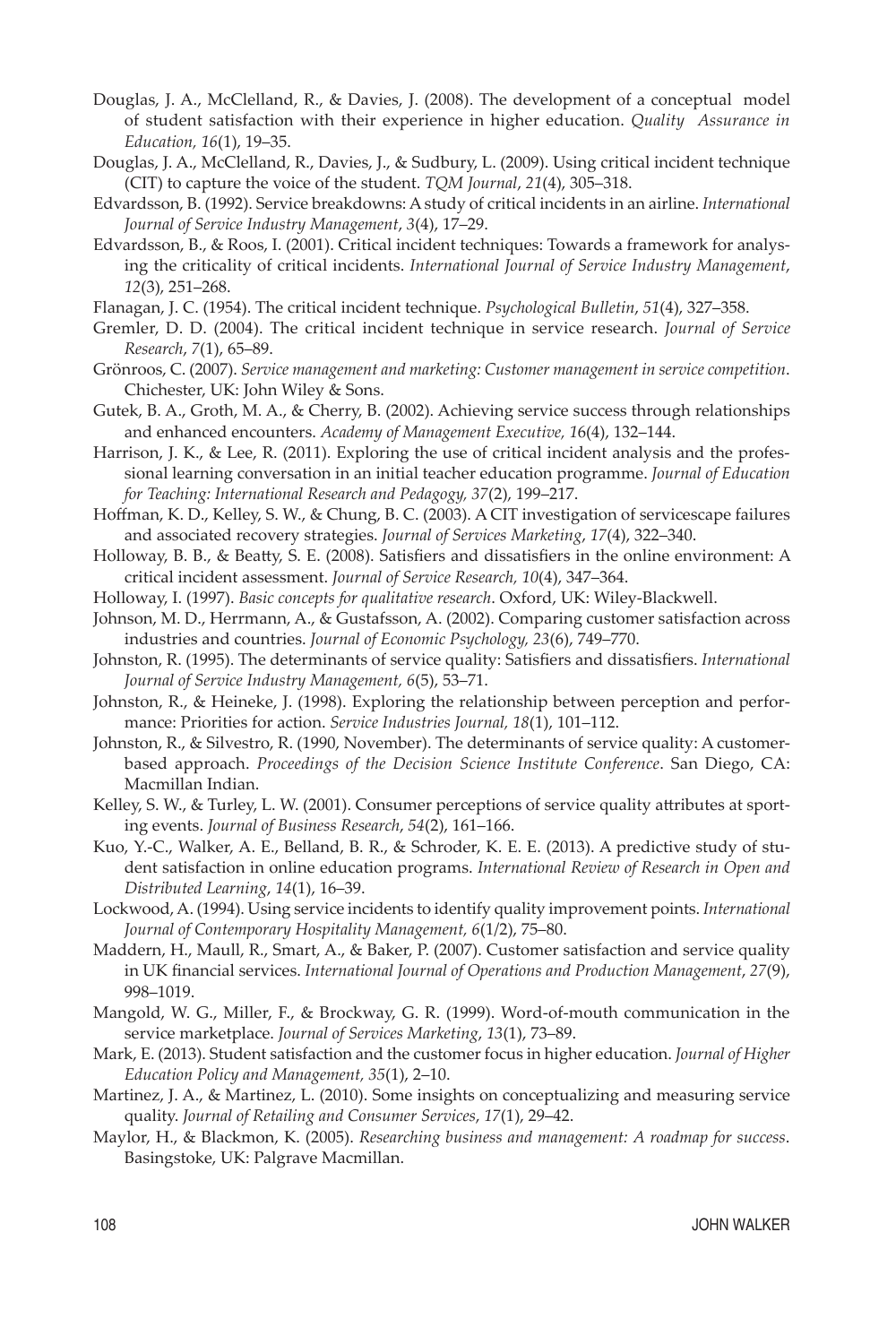- Moore, M. M. (2011). Student satisfaction and graduate part-time students. *Continuing Higher Education Review*, *75*, 113–120.
- Oliver, R. L. (1980). A cognitive model of the antecedents and consequences of satisfaction decisions. *Journal of Marketing Research*, *17*(4), 460–469.
- Pugh, S. D., Dietz, J., Wiley, J. W., & Brooks, S. M. (2002). Driving service effectiveness through employee-customer linkages. *Academy of Management Executive, 16*(4), 73–84.
- Ramsaran-Fowdar, R. R. (2005). Identifying health care quality attributes. *Journal of Health and Human Services Administration, 27*(4), 428–443.
- Riggan, M. (2012). *Between efficiency and effectiveness: Evaluation in for-profit education organizations*. Washington, DC: American Enterprise Institute*.*
- Schneider, B., & Bowen, D. E. (1995). *Winning the service game*. Boston, MA: Harvard Business School Press.
- Serenko, A. (2011). Student satisfaction with Canadian music programmes: The application of the American customer satisfaction model in higher education. *Assessment and Evaluation in Higher Education, 36*(3), 281–299.
- Sorden, S. D., & Munene, I. I. (2013). Constructs related to community college student satisfaction in blended learning. *Journal of Information Technology Education: Research*, *12*, 251–270.
- Strauss, B., & Weinlich, B. (1997). Process-oriented measurement of service quality: Applying the sequential incident technique. *European Journal of Marketing*, *31*(1), 33–55.
- Szymanski, D. M., & Henard, D. H. (2001). Customer satisfaction: A meta-analysis of the empirical evidence. *Journal of the Academy of Marketing Science*, *29*(1), 16–35.
- Thomas, J. L., & Cunningham, B. J. (2009). Clients' satisfaction with monopolistic services and commitment to the organization: A university context. *Journal of Marketing for Higher Education*, *19*(2), 179–190.
- Tranfield, D. (2002). Formulating the nature of management research. *European Management Journal, 20*(4), 378–382.
- Ueltschy, L. C., & Krampf, R. F. (2001). Cultural sensitivity to satisfaction and service quality measures. *Journal of Marketing Theory and Practice*, *9*(3), 14–31.
- Vargo, S. L., Nagao, K., He, Y., & Morgan, F. W. (2007). Satisfiers, dissatisfiers, criticals, and neutrals: A review of their relative effects on customer (dis)satisfaction. *Academy of Marketing Science Review*, *11*(2), 1–19.
- Voss, R. (2009). Studying critical classroom encounters: The experiences of students in German college education. *Quality Assurance in Education, 17*(2), 156–173.
- Walker, J. (2010). *Service, satisfaction and climate: Perspectives on management in English language teaching*. Bingley, UK: Emerald.
- Wood, J. L., & Vasquez Urias, M. C. (2012). Community college versus proprietary college outcomes: Student satisfaction among minority males. *Community College Enterprise*, *18*(2), 83–100.
- Yi, Y. (1990). A critical review of consumer satisfaction. In V. A Zeithaml (Ed.), *Review of marketing, 1990* (pp. 68–123)*.* Chicago, IL: American Marketing Association.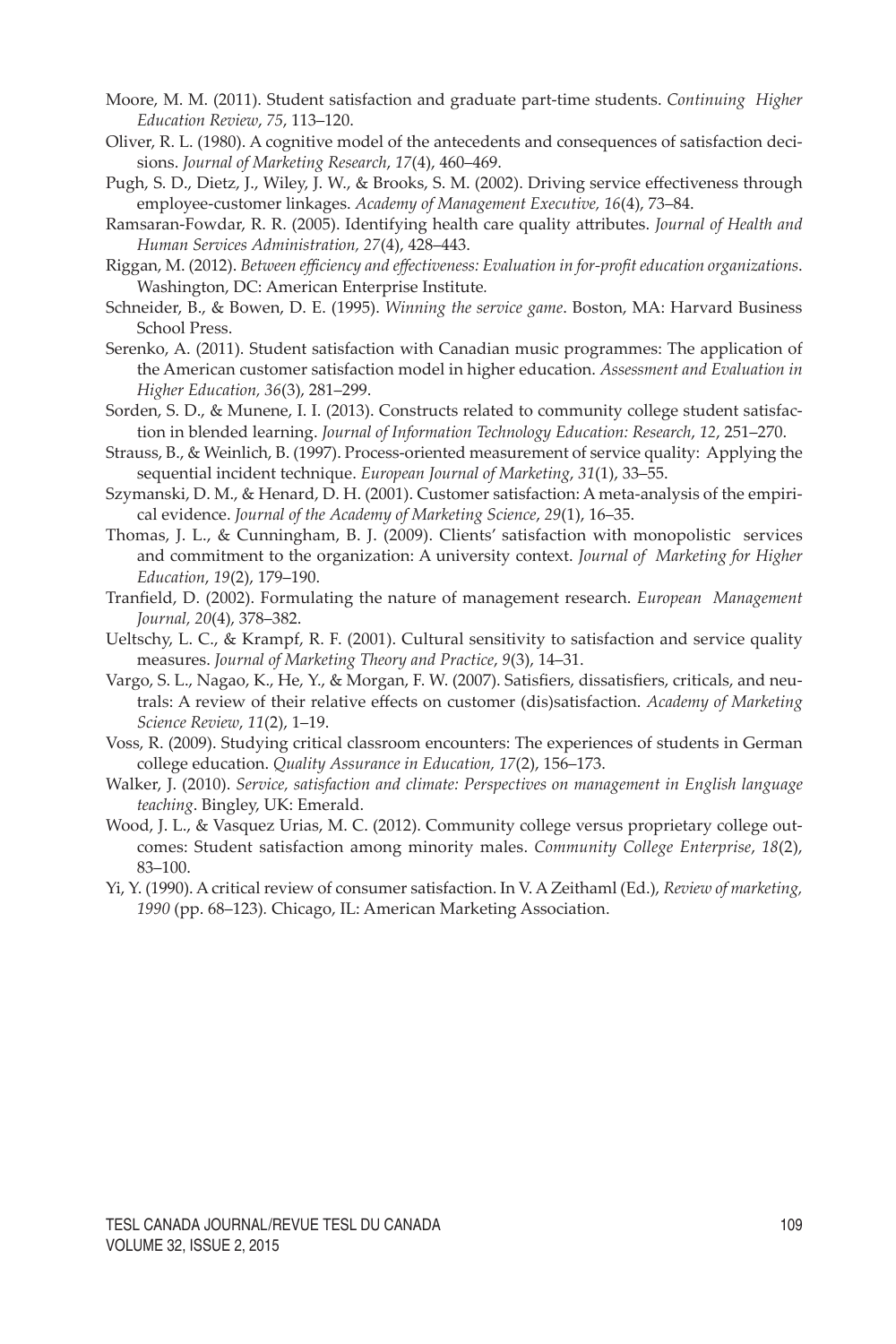### **Appendix A Definitions of the 18 Determinants of Service Quality (Johnston, 1995)**

- *Access:* The physical approachability of service location, including the ease of finding one's way around the service environment and the clarity of route.
- *Aesthetics:* Extent to which the components of the service package are agreeable or pleasing to the customer, including both the appearance and the ambience of the service environment, the appearance and presentation of service facilities, goods, and staff.
- *Attentiveness/helpfulness:* The extent to which the service, particularly of contact staff, either provides help to the customer or gives the impression of interest in the customer and shows a willingness to serve.
- *Availability:* The availability of service facilities, staff, and goods to the customer. In the case of contact staff, this means both the staff/customer ratio and the amount of time each staff member has available to spend with each customer. In the case of service goods, availability includes both the quantity and the range of products made available to the customer.
- *Care:* The concern, consideration, sympathy, and patience shown to the customer. This includes the extent to which the customer is put at ease by the service and made to feel emotionally (rather than physically) comfortable.
- *Cleanliness/tidiness:* The cleanliness and the neat and tidy appearance of the tangible components of the service package, including the service environment, facilities, goods, and contact staff.
- *Comfort:* The physical comfort of the service environment and facilities.
- *Commitment:* Staff's apparent commitment to their work, including the pride and satisfaction they apparently take in their job, their diligence, and thoroughness.
- *Communication:* The ability of the service providers to communicate with the customer in a way he or she will understand. This includes the clarity, completeness, and accuracy of both verbal and written information communicated to the customer and the ability of staff to listen to and understand the customer.
- *Competence:* The skill, expertise, and professionalism with which the service is executed. This includes the carrying out of correct procedures, correct execution of customer instructions, degree of product or service knowledge exhibited by contact staff, the rendering of good, sound advice, and the general ability to do a good job.
- *Courtesy:* The politeness, respect, and propriety shown by the service, usually contact staff, in dealing with the customer and his or her property. This includes the ability of staff to be unobtrusive and uninterfering when appropriate.